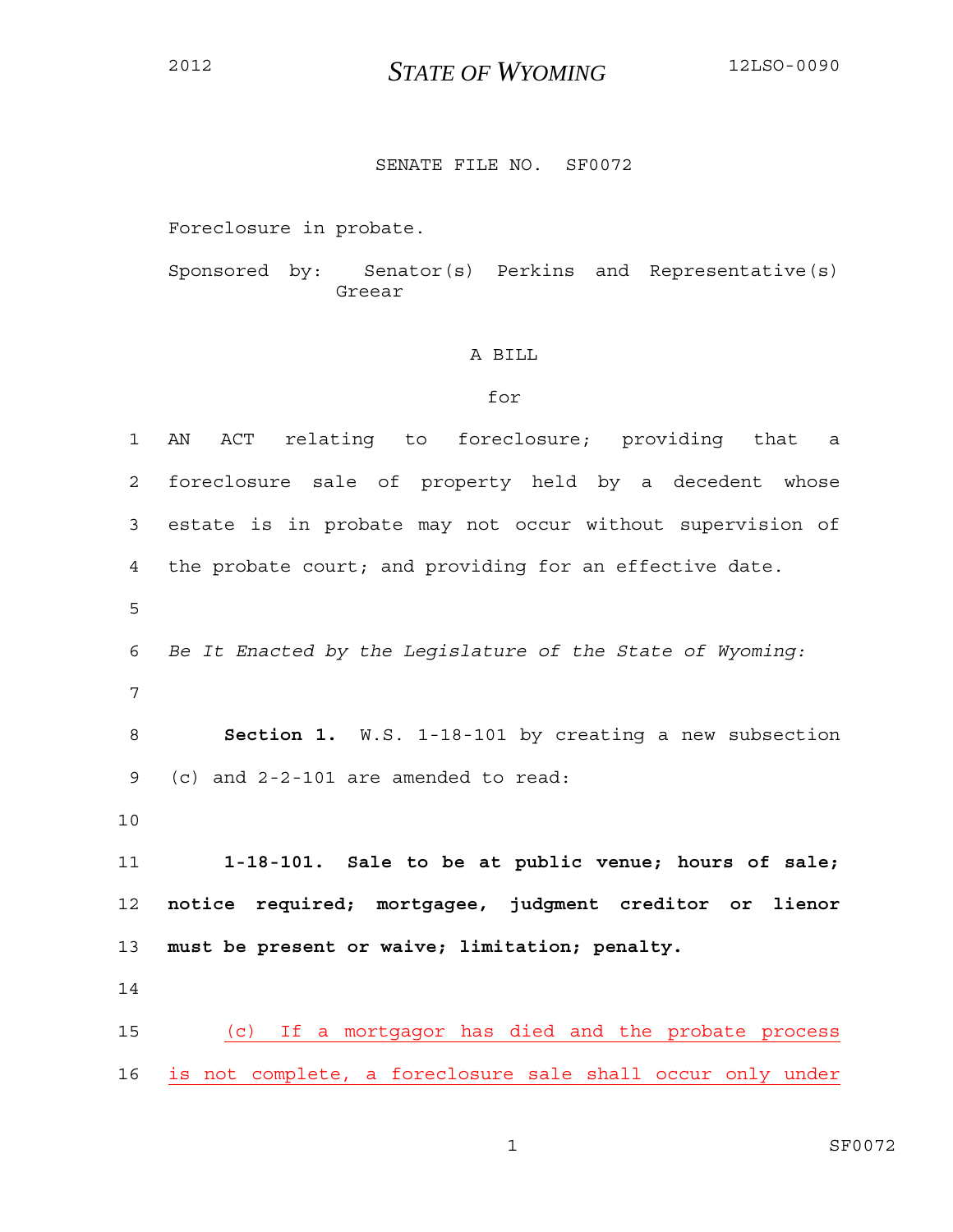| 1              | the supervision of the probate court or if the personal     |
|----------------|-------------------------------------------------------------|
| 2              | representative and the mortgagee agree and the agreement is |
| 3              | approved by the probate court after a hearing providing     |
| $\overline{4}$ | notice to all heirs, beneficiaries and creditors.           |
| 5              |                                                             |
| 6              | 2-2-101. Exclusive jurisdiction conferred on district       |
| 7              | courts.                                                     |
| 8              |                                                             |
| $\mathcal{G}$  | The district courts of the state have exclusive original    |
| 10             | jurisdiction of all matters relating to the probate and     |
| 11             | contest of wills and testaments, foreclosure where the      |
| 12             | decedent is the mortgagor as provided under<br>W.S.         |
| 13             | 1-18-101(c), the granting of letters testamentary and of    |
| 14             | administration, and the settlement and distribution of      |
| 15             | decedents' estates. The court granting the letters<br>has   |
| 16             | exclusive jurisdiction of all matters touching the          |
| 17             | settlement and distribution of the estates for<br>which     |
| 18             | letters have been granted. The jurisdiction over subject    |
| 19             | matter of the district court sitting in probate, sometimes  |
| 20             | referred to in this Title 2 as the "probate court", is      |
| 21             | coextensive with the jurisdiction over subject matter of    |
| 22             | the district court in any civil action. A decree of         |
| 23             | distribution entered by the district court in probate,      |
| 24             | pursuant to W.S. 2-7-807 or 2-7-813, shall be a final       |